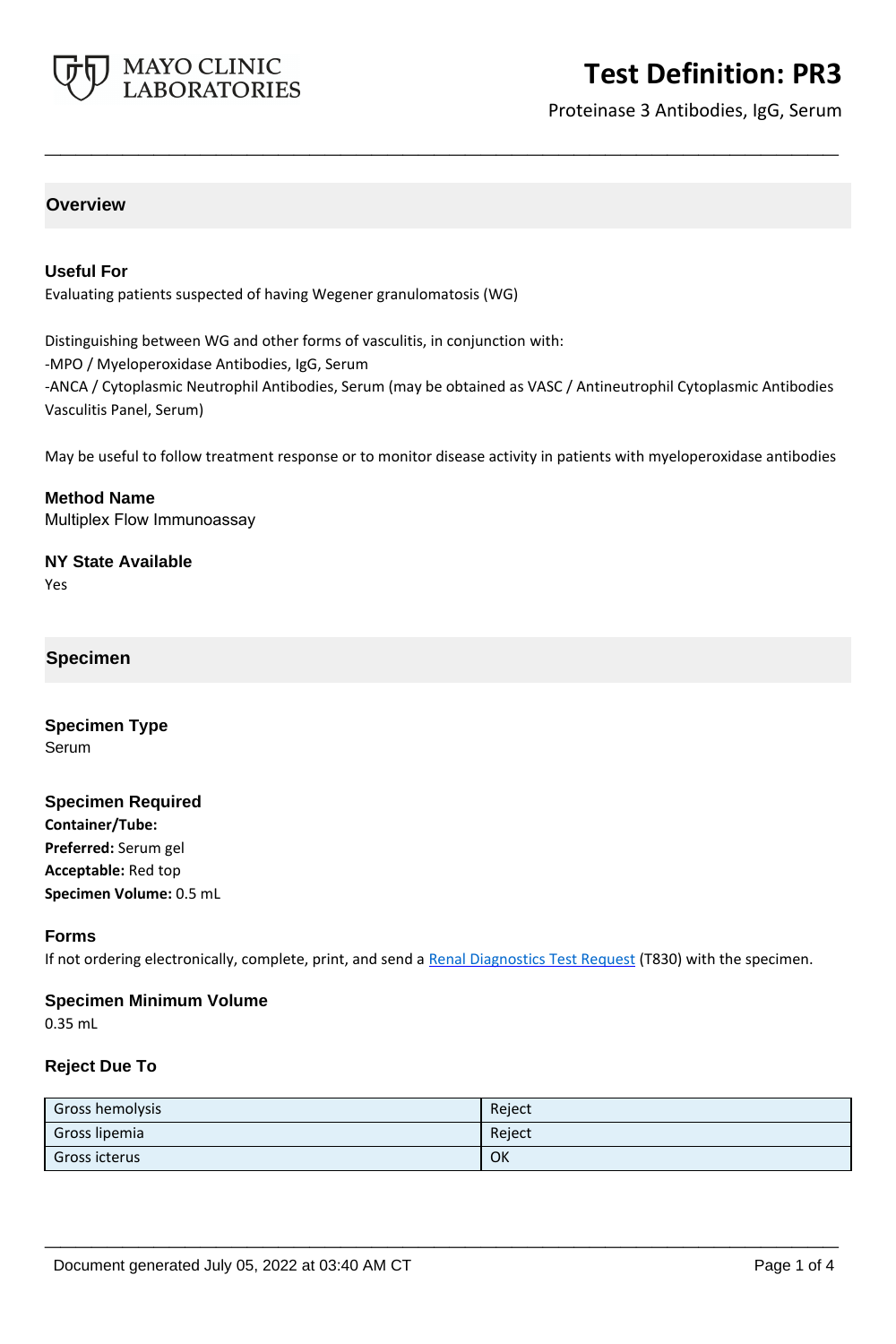

Proteinase 3 Antibodies, IgG, Serum

#### **Specimen Stability Information**

| <b>Specimen Type</b> | <b>Temperature</b>       | <b>Time</b> | <b>Special Container</b> |
|----------------------|--------------------------|-------------|--------------------------|
| Serum                | Refrigerated (preferred) | 21 days     |                          |
|                      | Frozen                   | 21 days     |                          |

**\_\_\_\_\_\_\_\_\_\_\_\_\_\_\_\_\_\_\_\_\_\_\_\_\_\_\_\_\_\_\_\_\_\_\_\_\_\_\_\_\_\_\_\_\_\_\_\_\_\_\_**

## **Clinical & Interpretive**

#### **Clinical Information**

Proteinase 3 (PR3) antigen is a 29-kD serine protease that exists as a protein triplet in human neutrophils.

Wegener granulomatosis (WG) is an autoimmune vasculitis that affects the kidneys and lungs, as well as other organs. Patients with WG develop autoantibodies to the PR3 antigen of myeloid lysosomes (PR3 antineutrophil cytoplasmic antibodies [PR3 ANCA]).(1)

Since it is often impossible to distinguish between WG and other forms of vasculitis on the basis of clinical signs and symptoms, tests for PR3 ANCA should be employed with other serologic tests in the initial diagnostic evaluation of patients with clinical features of vasculitis (eg, VASC / Antineutrophil Cytoplasmic Antibodies Vasculitis Panel, Serum).

## **Reference Values**

<0.4 U (negative) 0.4-0.9 U (equivocal) > or =1.0 U (positive) Reference values apply to all ages.

#### **Interpretation**

Proteinase 3 antineutrophil cytoplasmic antibodies (PR3 ANCA) are detectable in nearly all patients with severe active Wegener granulomatosis (WG).(2) The presence of PR3 ANCA is a specific diagnostic indicator of WG; less than 2% of positive results occur in patients who do not have the disease.(3,4)

A negative result for PR3 ANCA diminishes the likelihood that a patient has active WG; but, approximately 20% of patients with limited WG may test negative for PR3 ANCA.(3)

The levels of PR3 ANCA often decline following successful treatment of patients with WG. Nevertheless, follow-up testing for PR3 ANCA to evaluate clinical status in treated patients should be used with caution as the levels of antibodies may correlate poorly with clinical status in some patients.

#### **Cautions**

While the presence of proteinase 3 antineutrophil cytoplasmic antibodies (PR3 ANCA) is highly specific for Wegener granulomatosis (WG), it is recommended that positive test results obtained by immunoassay be confirmed by another testing method.(4) This is best accomplished by testing for cytoplasmic ANCA (cANCA) and perinuclear ANCA (pANCA) by indirect immunofluorescence microscopy (ANCA / Cytoplasmic Neutrophil Antibodies, Serum). Alternately, VASC / Antineutrophil Cytoplasmic Antibodies Vasculitis Panel, Serum includes tests for PR3 ANCA, myeloperoxidase antibodies, and, if indicated, cANCA and pANCA. This panel is recommended for the initial diagnostic evaluation of patients clinically suspected of having systemic vasculitis. The simultaneous presence of PR3 ANCA and cANCA has a specificity greater

**\_\_\_\_\_\_\_\_\_\_\_\_\_\_\_\_\_\_\_\_\_\_\_\_\_\_\_\_\_\_\_\_\_\_\_\_\_\_\_\_\_\_\_\_\_\_\_\_\_\_\_**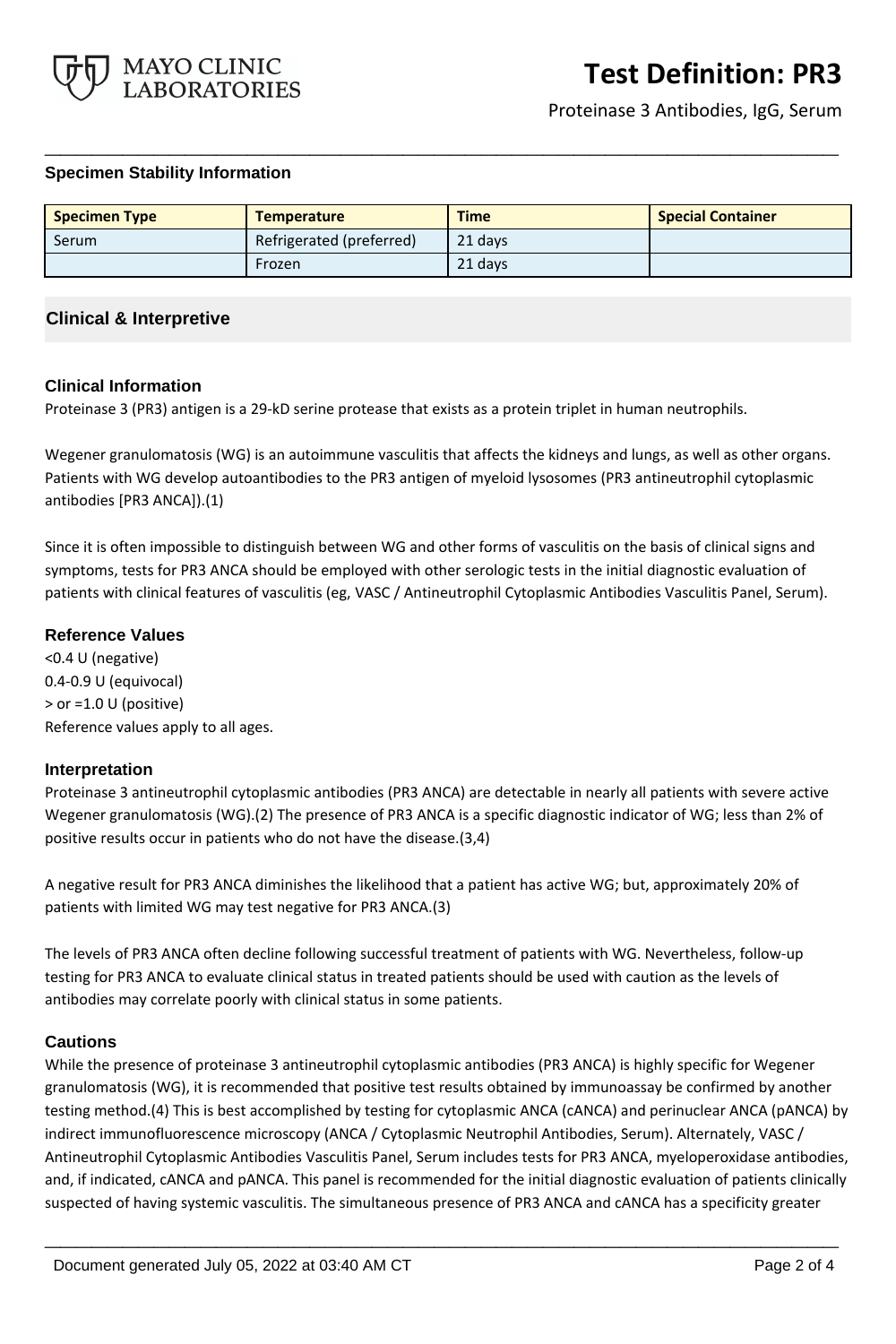

# **Test Definition: PR3**

Proteinase 3 Antibodies, IgG, Serum

than 99% for WG.(3)

## **Clinical Reference**

1. van der Woude FJ, Rasmussen N, Lobatto S, et al: Autoantibodies against neutrophils and monocytes: tool for diagnosis and marker of disease activity in Wegener granulomatosis. Lancet 1985;1:425-429

2. Finkleman JD, Lee AS, Hummel AM, et al: ANCA are detectable in nearly all patients with active severe Wegener's granulomatosis. Am J Med 2007;120:643

**\_\_\_\_\_\_\_\_\_\_\_\_\_\_\_\_\_\_\_\_\_\_\_\_\_\_\_\_\_\_\_\_\_\_\_\_\_\_\_\_\_\_\_\_\_\_\_\_\_\_\_**

3. Russel KA, Wiegert E, Schroeder DR, et al: Detection of anti-neutrophil cytoplasmic antibodies under actual clinical testing conditions. Clin Immunol 2002;103:196-203

4. Savige J, Gillis D, Benson E, et al: International consensus statement on testing and reporting of antineutrophil cytoplasmic antibodies (ANCA). Am J Clin Pathol 1999;111:507-513

## **Performance**

#### **Method Description**

Proteinase 3 (PR3) antigen is covalently coupled to polystyrene microspheres that are impregnated with fluorescent dyes to create a unique fluorescent signature. PR3 antibodies, if present in diluted serum, bind to the PR3 antigen on the microspheres. The microspheres are washed to remove extraneous serum proteins. Phycoerythrin (PE)-conjugated antihuman IgG antibody is then added to detect IgG anti-PR3 bound to the microspheres. The microspheres are washed to remove unbound conjugate, and bound conjugate is detected by laser photometry. A primary laser reveals the fluorescent signature of each microsphere to distinguish it from microspheres that are labeled with other antigens. A secondary laser reveals the level of PE fluorescence associated with each microsphere. Results are calculated by comparing the median fluorescence response for PR3 microspheres to a 4-point calibration curve.(Package insert: Bio-Plex 2200 Vasculitis. Bio-Rad Laboratories, Hercules, CA 4/2012)

**\_\_\_\_\_\_\_\_\_\_\_\_\_\_\_\_\_\_\_\_\_\_\_\_\_\_\_\_\_\_\_\_\_\_\_\_\_\_\_\_\_\_\_\_\_\_\_\_\_\_\_**

#### **PDF Report**

No

**Day(s) Performed** Monday through Saturday

**Report Available** Same day/1 to 3 days

**Specimen Retention Time** 14 days

**Performing Laboratory Location** Rochester

**Fees & Codes**